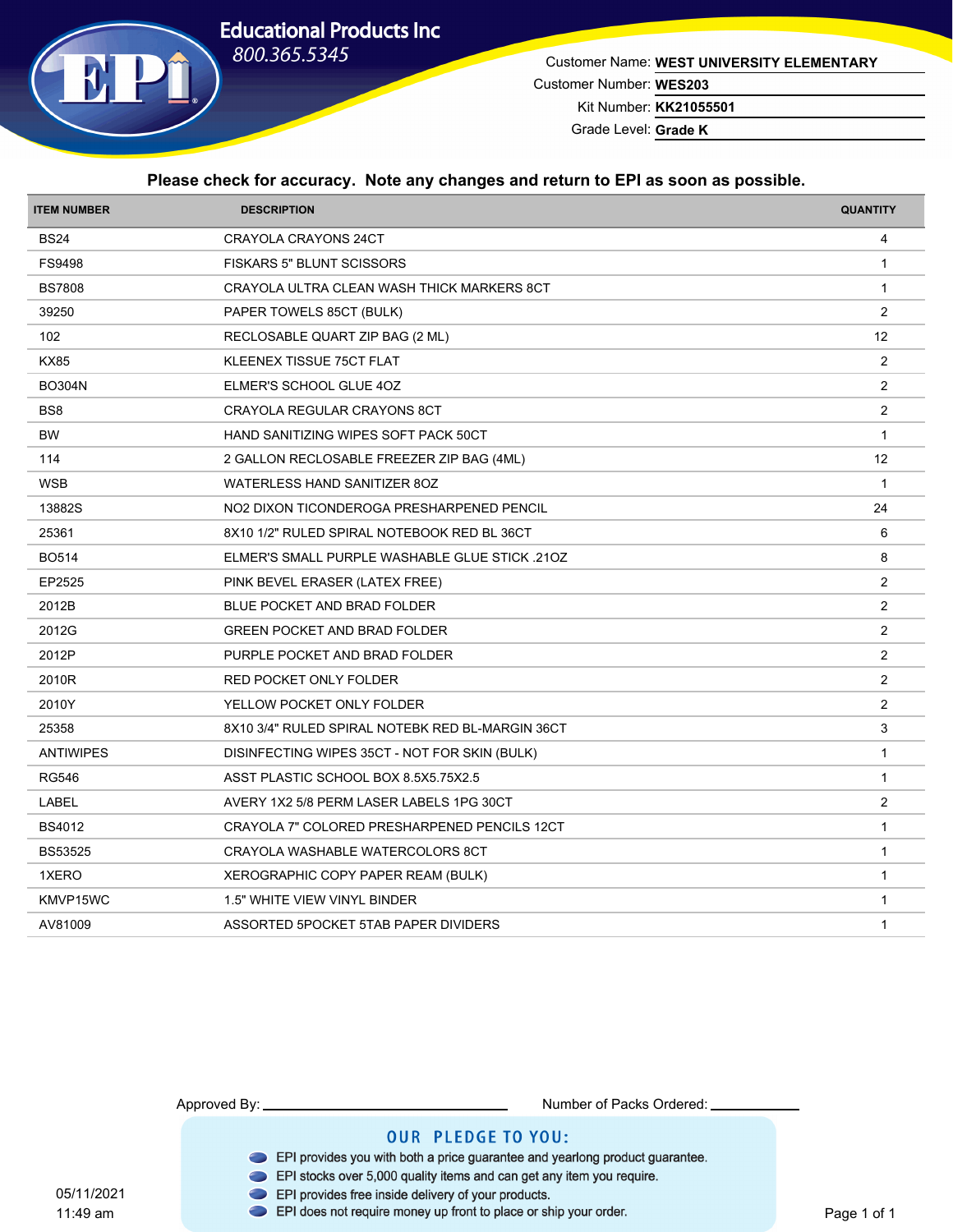# **Educational Products Inc** 800.365.5345



Customer Name: **WEST UNIVERSITY ELEMENTARY** Customer Number: **WES203**

Kit Number: **KK21055502**

Grade Level: **Grade 1**

#### **Please check for accuracy. Note any changes and return to EPI as soon as possible.**

Sheet protectors are sold in sets of 10; 5ct n/a. // Plastic bag sold in sets of 12 or by box only //

| <b>ITEM NUMBER</b> | <b>DESCRIPTION</b>                                    | <b>QUANTITY</b> |
|--------------------|-------------------------------------------------------|-----------------|
| FS9425             | <b>FISKARS 5" SHARP SCISSORS</b>                      | $\mathbf{1}$    |
| 25361              | 8X10 1/2" RULED SPIRAL NOTEBOOK RED BL 36CT           | 8               |
| <b>BS24</b>        | CRAYOLA CRAYONS 24CT                                  | 3               |
| <b>BW</b>          | HAND SANITIZING WIPES SOFT PACK 50CT                  | $\mathbf{1}$    |
| 39250              | PAPER TOWELS 85CT (BULK)                              | $\overline{2}$  |
| 110                | RECLOSABLE SANDWICH ZIP BAG (1.4 ML)                  | 12              |
| 103                | RECLOSABLE GALLON ZIP BAG (2 ML)                      | 12              |
| 2012RF             | FILE EZ RED POCKET & BRAD GLOSSY FOLDER               | $\overline{2}$  |
| 2012B              | BLUE POCKET AND BRAD FOLDER                           | $\overline{2}$  |
| 2012G              | <b>GREEN POCKET AND BRAD FOLDER</b>                   | $\overline{2}$  |
| 2012Y              | YELLOW POCKET AND BRAD FOLDER                         | 2               |
| <b>KX85</b>        | KLEENEX TISSUE 75CT FLAT                              | 3               |
| 13882S             | NO2 DIXON TICONDEROGA PRESHARPENED PENCIL             | 36              |
| EP2525             | PINK BEVEL ERASER (LATEX FREE)                        | $\overline{2}$  |
| <b>BO372N</b>      | ELMER'S GLUE ALL 4OZ                                  | $\overline{2}$  |
| <b>BS4008</b>      | CRAYOLA 7" COLORED PRESHARPENED PENCILS 8CT           | $\overline{2}$  |
| <b>WSB</b>         | WATERLESS HAND SANITIZER 80Z                          | $\overline{2}$  |
| <b>BS7808</b>      | CRAYOLA ULTRA CLEAN WASH THICK MARKERS 8CT            | $\mathbf 1$     |
| BIMS11R            | BIC CLEAR BARREL RED MEDIUM POINT PEN                 | 2               |
| <b>PENCILGRIP</b>  | THE PENCIL GRIP                                       | $\mathbf 1$     |
| LABEL              | AVERY 1X2 5/8 PERM LASER LABELS 1PG 30CT              | 2               |
| <b>ANTIWIPES</b>   | DISINFECTING WIPES 35CT - NOT FOR SKIN (BULK)         | $\mathbf 1$     |
| <b>BO514</b>       | <b>ELMER'S SMALL PURPLE WASHABLE GLUE STICK .210Z</b> | 3               |
| 1XERO              | XEROGRAPHIC COPY PAPER REAM (BULK)                    | $\mathbf{1}$    |
| SN80074            | EXPO ASST DRY ERASE CHISEL TIP MARKERS 4CT            | $\mathbf{1}$    |
| <b>RG546</b>       | ASST PLASTIC SCHOOL BOX 8.5X5.75X2.5                  | $\mathbf{1}$    |

05/11/2021 11:49 am

Approved By: Number of Packs Ordered:

- EPI provides you with both a price guarantee and yearlong product guarantee.
- EPI stocks over 5,000 quality items and can get any item you require.
- EPI provides free inside delivery of your products.
- EPI does not require money up front to place or ship your order.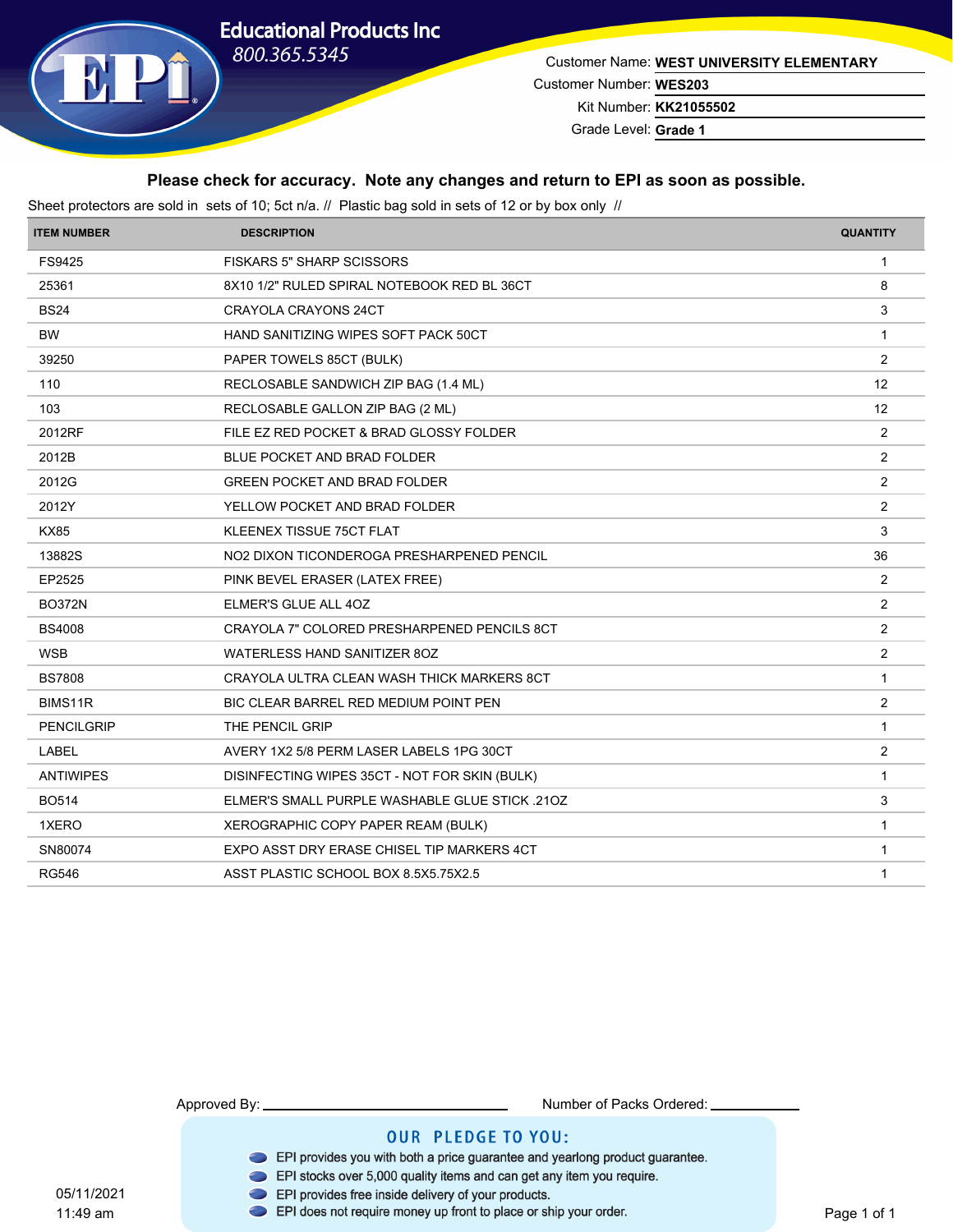# **Educational Products Inc** 800.365.5345



Customer Name: **WEST UNIVERSITY ELEMENTARY** Customer Number: **WES203**

Kit Number: **KK21055503**

Grade Level: **Grade 2**

#### **Please check for accuracy. Note any changes and return to EPI as soon as possible.**

| Reclosable bags either sold by the box or by the dozen// |                                                  |                 |  |
|----------------------------------------------------------|--------------------------------------------------|-----------------|--|
| <b>ITEM NUMBER</b>                                       | <b>DESCRIPTION</b>                               | <b>QUANTITY</b> |  |
| FS9425                                                   | <b>FISKARS 5" SHARP SCISSORS</b>                 | $\mathbf{1}$    |  |
| 25361                                                    | 8X10 1/2" RULED SPIRAL NOTEBOOK RED BL 36CT      | 8               |  |
| <b>BO304N</b>                                            | ELMER'S SCHOOL GLUE 40Z                          | $\mathbf{1}$    |  |
| <b>ANTIWIPES</b>                                         | DISINFECTING WIPES 35CT - NOT FOR SKIN (BULK)    | $\mathbf{1}$    |  |
| <b>BS7808</b>                                            | CRAYOLA ULTRA CLEAN WASH THICK MARKERS 8CT       | $\mathbf{1}$    |  |
| 39250                                                    | PAPER TOWELS 85CT (BULK)                         | $\overline{2}$  |  |
| FC73201                                                  | MAGIC RUB ERASER (PEN/PENCIL) LATEX FREE         | 2               |  |
| WE40013                                                  | <b>RED MEDIUM STICK PEN</b>                      | $\overline{2}$  |  |
| <b>KX85</b>                                              | KLEENEX TISSUE 75CT FLAT                         | $\overline{2}$  |  |
| <b>BS24</b>                                              | <b>CRAYOLA CRAYONS 24CT</b>                      | 2               |  |
| 13882S                                                   | NO2 DIXON TICONDEROGA PRESHARPENED PENCIL        | 36              |  |
| <b>WSB</b>                                               | WATERLESS HAND SANITIZER 80Z                     | $\mathbf{1}$    |  |
| ST515                                                    | 12" 1/16" STANDARD/METRIC PLASTIC RULER          | $\mathbf{1}$    |  |
| 110                                                      | RECLOSABLE SANDWICH ZIP BAG (1.4 ML)             | 24              |  |
| <b>BO511</b>                                             | ELMER'S SMALL WASHABLE (6 GRAM) GLUE STICK .210Z | 4               |  |
| 1XERO                                                    | XEROGRAPHIC COPY PAPER REAM (BULK)               | $\mathbf{1}$    |  |
| 114                                                      | 2 GALLON RECLOSABLE FREEZER ZIP BAG (4ML)        | 12              |  |
| MJ25180G                                                 | <b>GREEN POLY POCKET WITH BRAD FOLDERS</b>       | $\overline{2}$  |  |
| MJ25180R                                                 | RED POLY POCKET WITH BRAD FOLDERS                | $\overline{2}$  |  |
| 2010B                                                    | BLUE POCKET ONLY FOLDER                          | 2               |  |
| 2010P                                                    | PURPLE POCKET ONLY FOLDER                        | $\overline{2}$  |  |
| 2010G                                                    | <b>GREEN POCKET ONLY FOLDER</b>                  | $\overline{2}$  |  |
| 2010R                                                    | RED POCKET ONLY FOLDER                           | 2               |  |
| 2010Y                                                    | YELLOW POCKET ONLY FOLDER                        | 2               |  |
| 27153                                                    | WIDE RULE 8X10.5 FILLER PAPER 200CT              | $\mathbf 1$     |  |
| LABEL                                                    | AVERY 1X2 5/8 PERM LASER LABELS 1PG 30CT         | $\overline{2}$  |  |

Approved By: Number of Packs Ordered:

- EPI provides you with both a price guarantee and yearlong product guarantee.
- EPI stocks over 5,000 quality items and can get any item you require.
- EPI provides free inside delivery of your products.
- EPI does not require money up front to place or ship your order.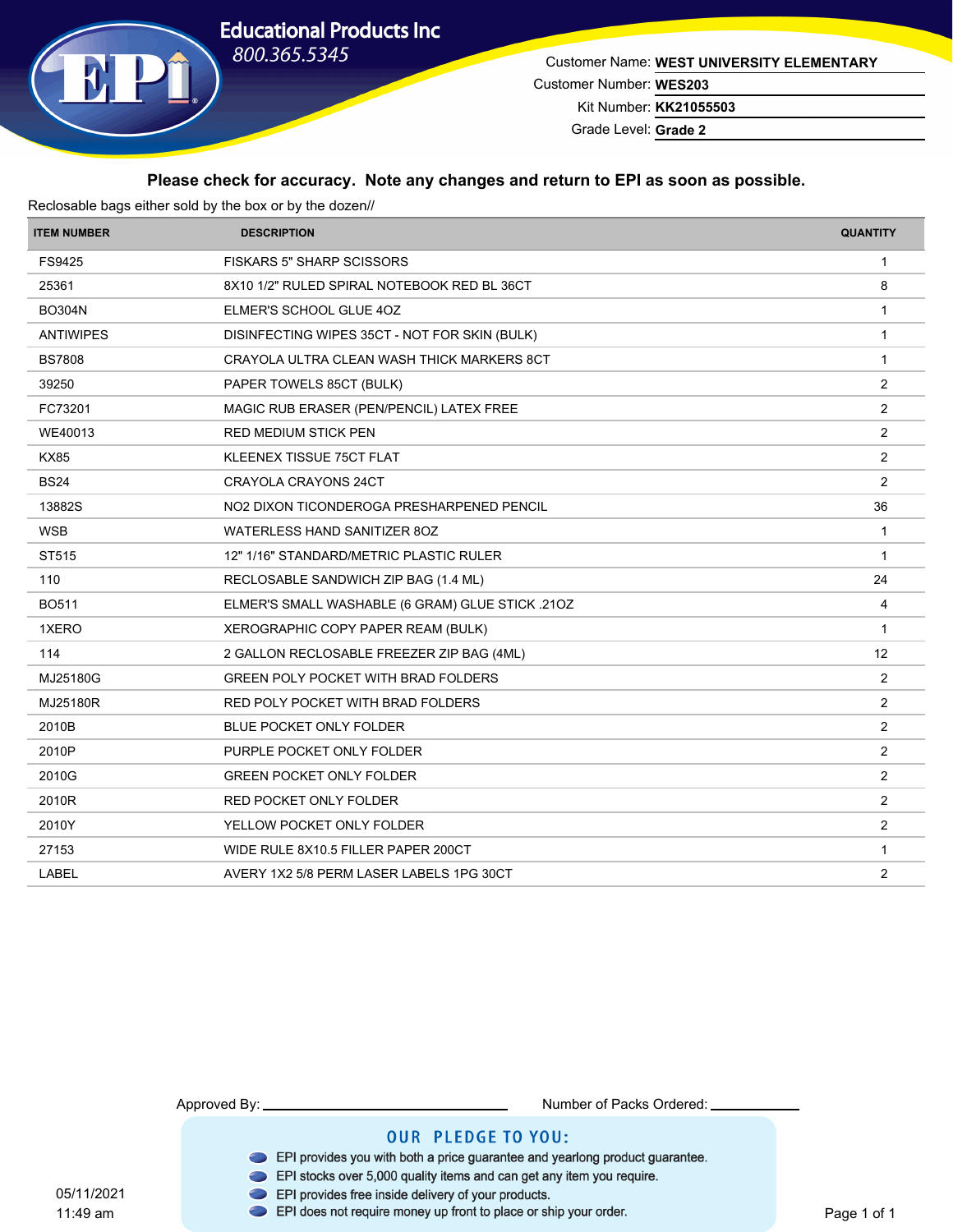# **Educational Products Inc**



Customer Name: **WEST UNIVERSITY ELEMENTARY** Customer Number: **WES203**

Kit Number: **KK21055504**

Grade Level: **Grade 3**

#### **Please check for accuracy. Note any changes and return to EPI as soon as possible.**

| Sandwich bags are sold in qtys of 12 // |                                                  |                 |  |
|-----------------------------------------|--------------------------------------------------|-----------------|--|
| <b>ITEM NUMBER</b>                      | <b>DESCRIPTION</b>                               | <b>QUANTITY</b> |  |
| <b>BS16</b>                             | <b>CRAYOLA CRAYONS 16CT</b>                      | $\overline{2}$  |  |
| <b>BS7808</b>                           | CRAYOLA ULTRA CLEAN WASH THICK MARKERS 8CT       | 1               |  |
| SN27025                                 | SHARPIE ACCENT PEN STYLE HIGHLIGHTER YELLOW      | 2               |  |
| <b>BOE301</b>                           | ELMER'S SCHOOL GLUE 1.250Z(RETAIL)               | $\mathbf{1}$    |  |
| 27153                                   | WIDE RULE 8X10.5 FILLER PAPER 200CT              | 1               |  |
| <b>BO511</b>                            | ELMER'S SMALL WASHABLE (6 GRAM) GLUE STICK .210Z | 8               |  |
| FC73201                                 | MAGIC RUB ERASER (PEN/PENCIL) LATEX FREE         | 3               |  |
| SN30001                                 | SHARPIE BLACK FINE TIP MARKER 1EA                | 1               |  |
| 2012RF                                  | FILE EZ RED POCKET & BRAD GLOSSY FOLDER          | $\mathbf{1}$    |  |
| 2012B                                   | BLUE POCKET AND BRAD FOLDER                      | 1               |  |
| 2012G                                   | <b>GREEN POCKET AND BRAD FOLDER</b>              | 1               |  |
| MJ25180Y                                | YELLOW POLY POCKET WITH BRAD FOLDERS             | $\overline{2}$  |  |
| 110                                     | RECLOSABLE SANDWICH ZIP BAG (1.4 ML)             | 10              |  |
| FS2107                                  | <b>FISKARS 7" SHARP SCISSORS</b>                 | $\mathbf{1}$    |  |
| 13882S                                  | NO2 DIXON TICONDEROGA PRESHARPENED PENCIL        | 36              |  |
| 26141NPR                                | 1SUB WIDE RULED SPIRAL NON PERF RED 70CT         | 1               |  |
| 26141NPB                                | 1SUB WIDE RULED SPIRAL NON PERF BLUE 70CT        | $\mathbf{1}$    |  |
| 26141NPG                                | 1SUB WIDE RULED SPIRAL NON PERF GREEN 70CT       | 1               |  |
| <b>FLEXIRULER</b>                       | FLEXIRULER BY ITS ACADEMIC (STANDARD & METRIC)   | $\mathbf{1}$    |  |
| UC532352                                | WIDE RULED BLACK MARBLE COMP BOOK 100CT          | $\overline{2}$  |  |
| <b>BS4012</b>                           | CRAYOLA 7" COLORED PRESHARPENED PENCILS 12CT     | 1               |  |
| 2012OR                                  | ORANGE POCKET AND BRAD FOLDER                    | 1               |  |
| 2012P                                   | PURPLE POCKET AND BRAD FOLDER                    | 1               |  |
| <b>WSB</b>                              | WATERLESS HAND SANITIZER 80Z                     | $\mathbf{1}$    |  |
| KX160                                   | <b>KLEENEX TISSUE 144CT</b>                      | $\overline{2}$  |  |
| RF75WCH                                 | 11X7.25 NATURAL CANVAS PENCIL BAG W/GROMMETS     | 1               |  |
| 3M1113                                  | 3/4" X 650" SCOTCH MAGIC TAPE W/DISPENSER        | 1               |  |
| BIMS11R                                 | BIC CLEAR BARREL RED MEDIUM POINT PEN            | 3               |  |
| <b>PBPT</b>                             | ASST POLY INSERT DIVIDERS 5TABS 10 POCKETS       | $\mathbf{1}$    |  |
| BW.                                     | HAND SANITIZING WIPES SOFT PACK 50CT             | 1               |  |
| <b>ANTIWIPES</b>                        | DISINFECTING WIPES 35CT - NOT FOR SKIN (BULK)    | 1               |  |
| 1XERO                                   | XEROGRAPHIC COPY PAPER REAM (BULK)               | 1               |  |
| MJ25180G                                | GREEN POLY POCKET WITH BRAD FOLDERS              | 1               |  |
| MJ25180R                                | RED POLY POCKET WITH BRAD FOLDERS                | $\mathbf{1}$    |  |
|                                         |                                                  |                 |  |

- EPI provides you with both a price guarantee and yearlong product guarantee.
- EPI stocks over 5,000 quality items and can get any item you require.
- EPI provides free inside delivery of your products.
- 05/11/2021 11:49 am
- EPI does not require money up front to place or ship your order.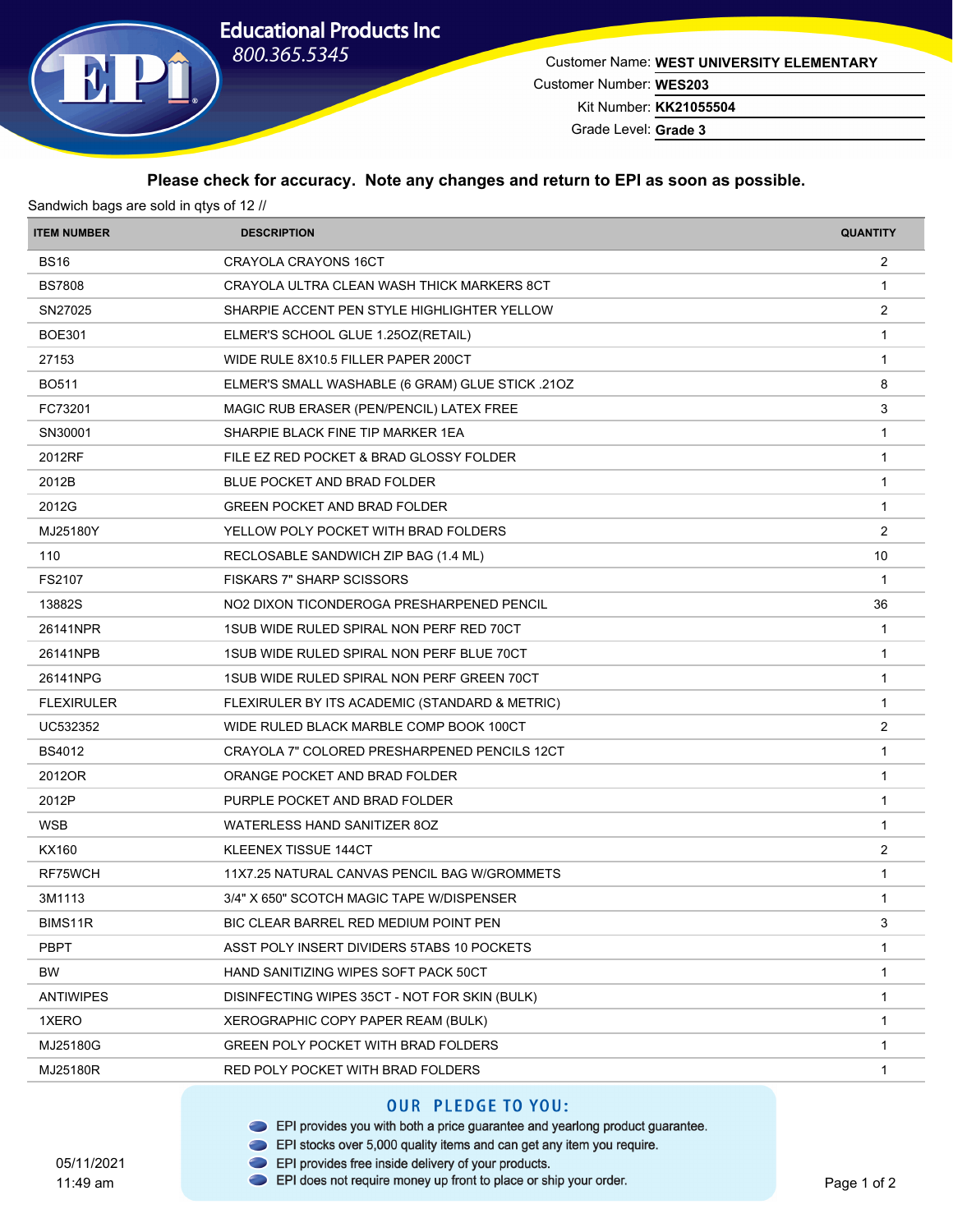

05/11/2021 11:49 am

Customer Name: **WEST UNIVERSITY ELEMENTARY** Customer Number: **WES203** Kit Number: **KK21055504**

Grade Level: **Grade 3**

## **Please check for accuracy. Note any changes and return to EPI as soon as possible.**

| Sandwich bags are sold in gtys of 12 // |                                          |                 |  |
|-----------------------------------------|------------------------------------------|-----------------|--|
| <b>ITEM NUMBER</b>                      | <b>DESCRIPTION</b>                       | <b>QUANTITY</b> |  |
| MJ25180B                                | BLUE POLY POCKET WITH BRAD FOLDERS       |                 |  |
| MJ25180O                                | ORANGE POLY POCKET WITH BRAD FOLDERS     |                 |  |
| <b>WMFK</b>                             | LOW ODOR BLACK FINE TIP DRY ERASE MARKER |                 |  |
| HO417                                   | ASST DIGITAL HEADPHONES                  |                 |  |

| Number of Packs Ordered:                                                                                                                              |
|-------------------------------------------------------------------------------------------------------------------------------------------------------|
| <b>OUR PLEDGE TO YOU:</b>                                                                                                                             |
| EPI provides you with both a price guarantee and yearlong product guarantee.<br>EPI stocks over 5,000 quality items and can get any item you require. |
| EPI provides free inside delivery of your products.<br>EPI does not require money up front to place or ship your order.                               |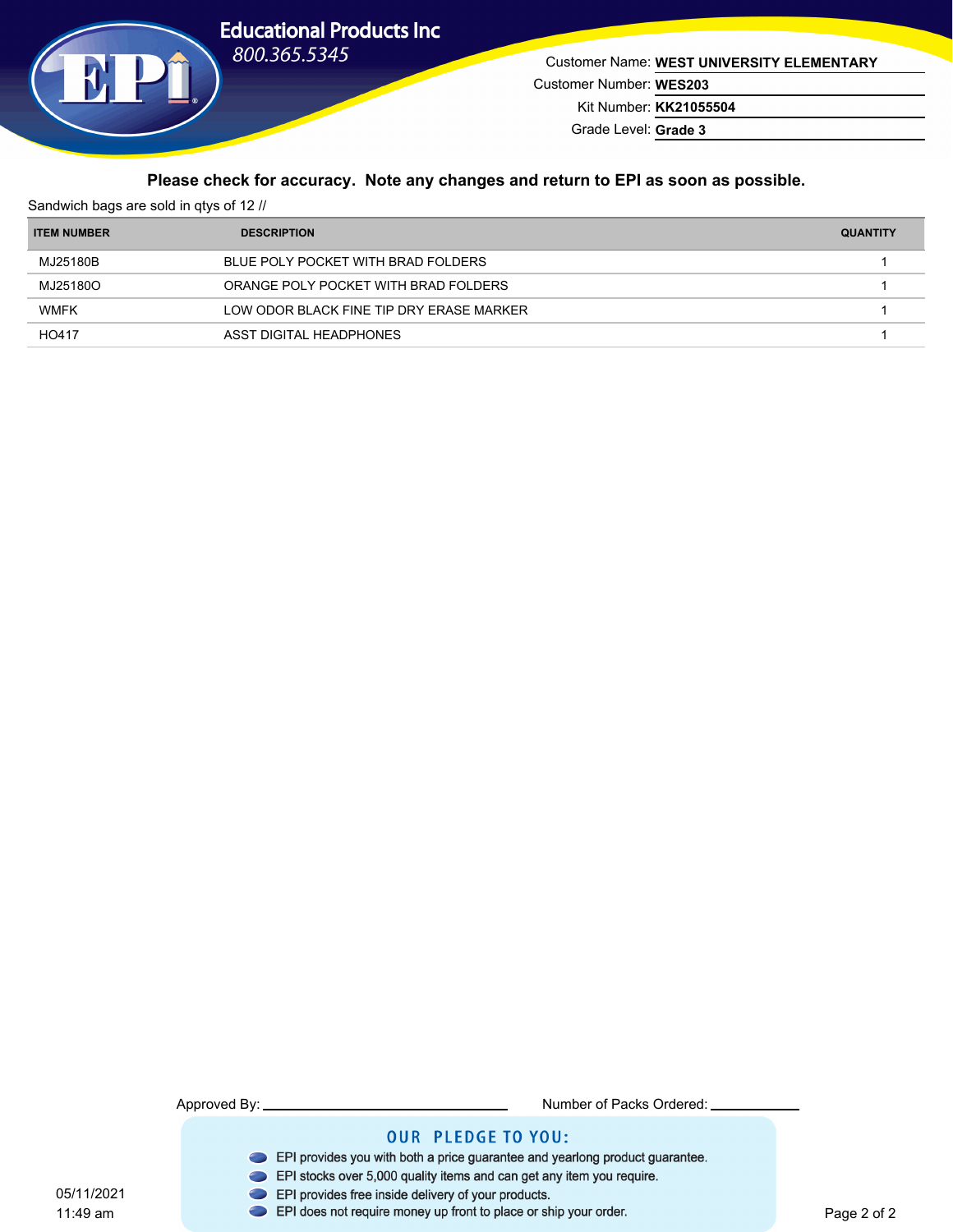# **Educational Products Inc**



Customer Name: **WEST UNIVERSITY ELEMENTARY** Customer Number: **WES203**

Kit Number: **KK21055505**

Grade Level: **Grade 4**

#### **Please check for accuracy. Note any changes and return to EPI as soon as possible.**

| <b>ITEM NUMBER</b>   | <b>DESCRIPTION</b>                              | <b>QUANTITY</b> |
|----------------------|-------------------------------------------------|-----------------|
| <b>BS7709</b>        | CRAYOLA CLASSIC THIN MARKERS 8CT                | $\mathbf{1}$    |
| SN27025              | SHARPIE ACCENT PEN STYLE HIGHLIGHTER YELLOW     | 4               |
| 27154                | WIDE RULE 8X10.5 FILLER PAPER 300CT             | 1               |
| 39250                | PAPER TOWELS 85CT (BULK)                        | $\mathbf{1}$    |
| BIGSM1R              | <b>BIC RED MED STICK PEN</b>                    | 5               |
| 2012RF               | FILE EZ RED POCKET & BRAD GLOSSY FOLDER         | $\overline{2}$  |
| 2012G                | <b>GREEN POCKET AND BRAD FOLDER</b>             | $\overline{2}$  |
| 2012Y                | YELLOW POCKET AND BRAD FOLDER                   | $\overline{2}$  |
| FC94422              | 8.5X11 TOP LOAD CLEAR SHEET PROTECTORS 1EA      | 20              |
| FS2107               | <b>FISKARS 7" SHARP SCISSORS</b>                | $\mathbf{1}$    |
| <b>KX85</b>          | KLEENEX TISSUE 75CT FLAT                        | 3               |
| 2012B                | BLUE POCKET AND BRAD FOLDER                     | $\overline{2}$  |
| RF75WCH              | 11X7.25 NATURAL CANVAS PENCIL BAG W/GROMMETS    | $\mathbf{1}$    |
| 13882S               | NO2 DIXON TICONDEROGA PRESHARPENED PENCIL       | 60              |
| UC532352             | WIDE RULED BLACK MARBLE COMP BOOK 100CT         | 3               |
| FC73201              | MAGIC RUB ERASER (PEN/PENCIL) LATEX FREE        | 3               |
| 3M1113               | 3/4" X 650" SCOTCH MAGIC TAPE W/DISPENSER       | 3               |
| KMVP <sub>10</sub> C | 1" WHITE VIEW VINYL BINDER                      | $\overline{2}$  |
| HZ36624              | 3X5 ASST COLORED RULED INDEX CARDS              | $\overline{2}$  |
| <b>FLEXIRULER</b>    | FLEXIRULER BY ITS ACADEMIC (STANDARD & METRIC)  | $\mathbf{1}$    |
| 2012P                | PURPLE POCKET AND BRAD FOLDER                   | $\overline{2}$  |
| AW33066              | 6" PROTRACTOR - CLEAR                           | 1               |
| <b>BO516</b>         | ELMER'S WASHABLE 22 GRAM GLUE STICK .77OZ       | 4               |
| HX634754             | <b>I-GLOO PENCIL SHARPENER WITH RECEPTACLE</b>  | $\mathbf{1}$    |
| 2012OR               | ORANGE POCKET AND BRAD FOLDER                   | $\overline{2}$  |
| 2012LB               | LIGHT BLUE POCKETS AND BRADS FOLDER             | 2               |
| SN37001              | SHARPIE BLACK ULTRA FINE TIP MARKER             |                 |
| 1XERO                | XEROGRAPHIC COPY PAPER REAM (BULK)              | 2               |
| <b>BS4012</b>        | CRAYOLA 7" COLORED PRESHARPENED PENCILS 12CT    | 3               |
| <b>ANTIWIPES</b>     | DISINFECTING WIPES 35CT - NOT FOR SKIN (BULK)   | $\mathbf{1}$    |
| 3M6300               | 3X3 NEON ASST LINED POST IT NOTES 3/50 SHT PADS | $\mathbf{1}$    |
| 3M2031               | 1.5X2 YELLOW POST IT NOTES 6 PADS 50SHEETS      | 1               |
|                      |                                                 |                 |

05/11/2021 11:49 am

Approved By: Number of Packs Ordered:

- EPI provides you with both a price guarantee and yearlong product guarantee.
- EPI stocks over 5,000 quality items and can get any item you require.
- EPI provides free inside delivery of your products.
- EPI does not require money up front to place or ship your order.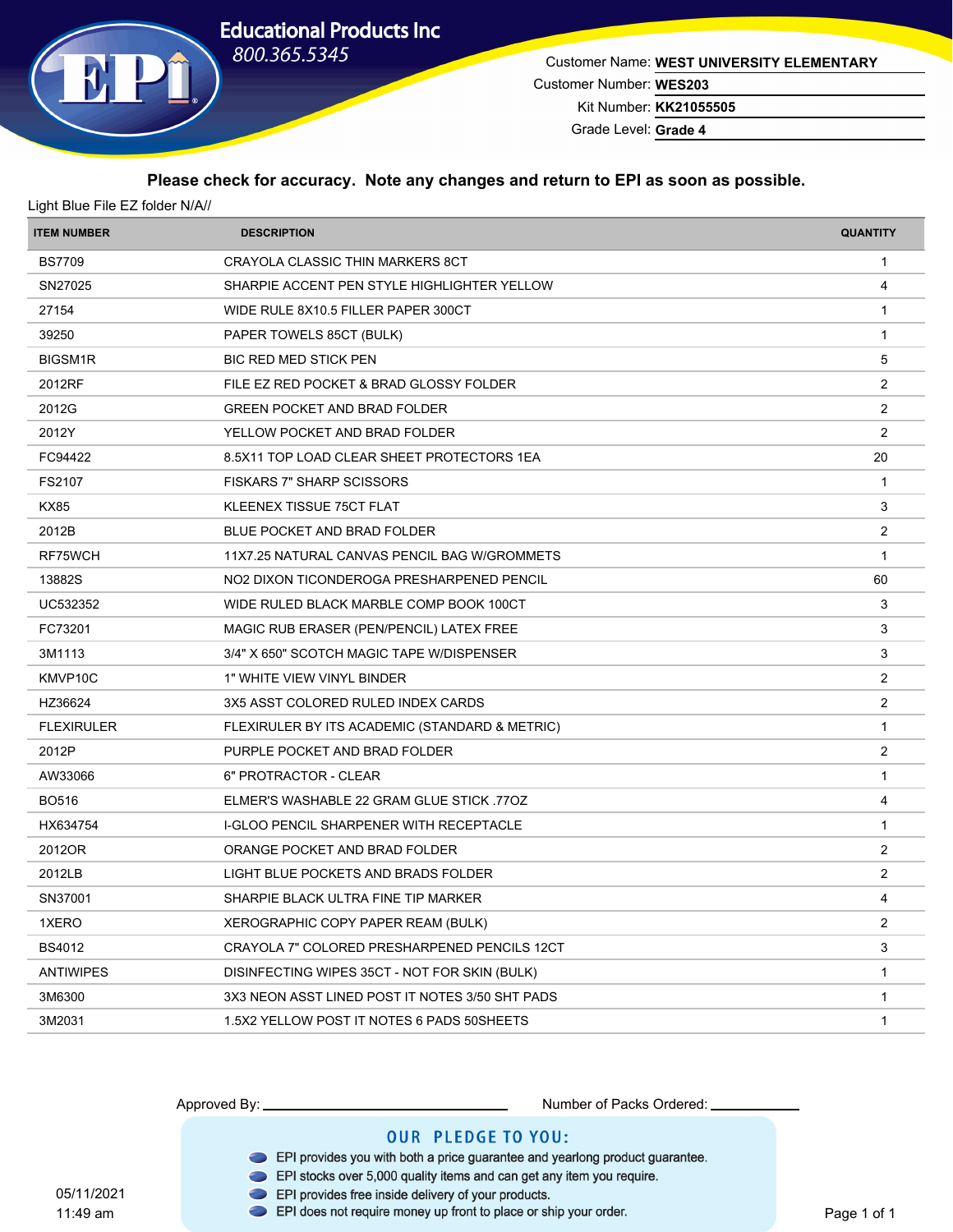## **Educational Products Inc** 800.365.5345



Customer Name: **WEST UNIVERSITY ELEMENTARY**

Customer Number: **WES203**

Kit Number: **KK21055506**

Grade Level: **Grade 5**

#### **Please check for accuracy. Note any changes and return to EPI as soon as possible.**

Safety Glasses N/A// Pink File EZ folder N/A// Ice Wraparounds n/a // **ITEM NUMBER DESCRIPTION QUANTITY** DN24122 FLUORESCENT YELLOW HIGHLIGHTER 4 27154 WIDE RULE 8X10.5 FILLER PAPER 300CT 1 27154 BS7708 CRAYOLA CLASSIC THICK MARKERS 8CT 1 ACCOMODY 1 CRAYOLA CLASSIC THICK MARKERS 8CT FS2107 FISKARS 7" SHARP SCISSORS 1 AND 120 FISKARS 1 AND 120 FISKARS 1 AND 120 FISKARS 1 AND 120 FISKARS 1 AND 120 FISKARS 1 AND 120 FISKARS 1 AND 120 FISKARS 1 AND 120 FISKARS 1 AND 120 FISKARS 1 AND 120 FISKARS 1 AND 120 BO516 ELMER'S WASHABLE 22 GRAM GLUE STICK .77OZ 4 39250 PAPER TOWELS 85CT (BULK) 1 2012RF FILE EZ RED POCKET & BRAD GLOSSY FOLDER 1 AND TO A 2012 RED TO A 2012 RED POCKET & BRAD GLOSSY FOLDER 2012G GREEN POCKET AND BRAD FOLDER 1 2012Y TELLOW POCKET AND BRAD FOLDER 2012Y THE SAME RELEASE AND STRUCK AND RELEASE AND STRUCK AND THE SAME RELEASE AND THE SAME RELEASE AND THE SAME RELEASE AND THE SAME RELEASE AND THE SAME RELEASE AND THE SAME RELEASE AND 2012B BLUE POCKET AND BRAD FOLDER 2012B BS4024 CRAYOLA 7" COLORED PRESHARPENED PENCILS 24CT 1 COLORED 1 SN30001 SHARPIE BLACK FINE TIP MARKER 1EA 2 ANTIWIPES DISINFECTING WIPES 35CT - NOT FOR SKIN (BULK) 2 2 KX85 KLEENEX TISSUE 75CT FLAT 3 PBPT ASST POLY INSERT DIVIDERS 5TABS 10 POCKETS 10 POCKETS 1 13882S NO2 DIXON TICONDEROGA PRESHARPENED PENCIL NO2 24 RF75WCH 11X7.25 NATURAL CANVAS PENCIL BAG W/GROMMETS FC94422 8.5X11 TOP LOAD CLEAR SHEET PROTECTORS 1EA 30 WSB WATERLESS HAND SANITIZER 8OZ 2 SN37001 SHARPIE BLACK ULTRA FINE TIP MARKER 2 UC532352 WIDE RULED BLACK MARBLE COMP BOOK 100CT 2 RS77261 9.75X7.5 BLUE MARBLE COMP BLANK BOOK 100CT 2 ACR59012 12" STAINLESS STEEL FLEXIBLE RULER 1 ME19010 MEAD 8.5X11 4X4 GRAPH PAPER PAD 20CT 1 AMETHOLD AND RESERVE TO A LOCAL THE RESERVE TO A LOCAL THE RESERVE TO A LOCAL THE RESERVE TO A LOCAL THE RESERVE TO A LOCAL THE RESERVE TO A LOCAL THE RESERVE TO A LOCAL THE R AW33066 6 6 6 6 6 6 6 6 6 6 6 7 FROTRACTOR - CLEAR 1 AM 230 FOR 1 23 FOR 1 AM 310 FOR 1 23 FOR 1 23 FOR 1 23 FOR 1 23 FOR 1 23 FOR 1 23 FOR 1 23 FOR 1 23 FOR 1 23 FOR 1 23 FOR 1 23 FOR 1 23 FOR 1 23 FOR 1 23 FOR 1 23 FOR 1 3M1113 3/4" X 650" SCOTCH MAGIC TAPE W/DISPENSER 3M1113 3M1113 3M6228SSAUEA 2X2 ASST SUPER STICKY POST IT NOTES 1PAD 90SHTS 2 KMVP05C 1 1/2" WHITE VIEW VINYL BINDER 1 BS7809 CRAYOLA WASH THIN TIP CLASSIC MARKERS 8CT AND TO A STATE THING THE RESERVE THAT A STATE OF THE RESERVE T 1XERO XEROGRAPHIC COPY PAPER REAM (BULK) 2 2012OR ORANGE POCKET AND BRAD FOLDER 1 2012P PURPLE POCKET AND BRAD FOLDER 2012P MJ25180Y TELLOW POLY POCKET WITH BRAD FOLDERS 1 2007 1 2007 1 2008 1 2008 1 2008 1 2008 1 2008 1 2008 1 2008 1 FC73201 MAGIC RUB ERASER (PEN/PENCIL) LATEX FREE 2

### **OUR PLEDGE TO YOU:**

- EPI provides you with both a price guarantee and yearlong product guarantee.
- EPI stocks over 5,000 quality items and can get any item you require.
- EPI provides free inside delivery of your products. EPI does not require money up front to place or ship your order.

05/11/2021 11:49 am